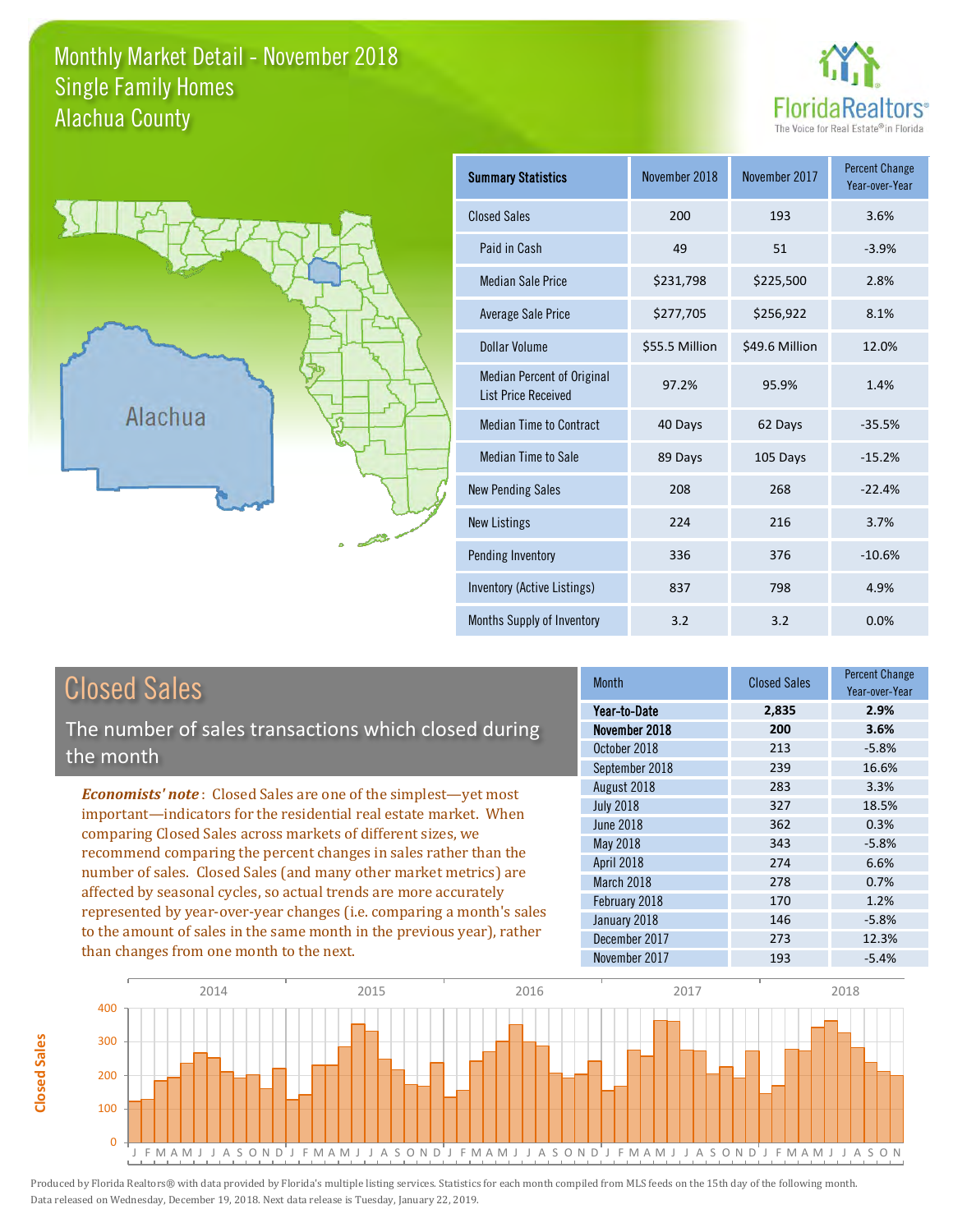

### Closed Sales by Sale Price

The number of sales transactions which closed during the month

*Economists' note:* Closed Sales are one of the simplest—yet most important—indicators for the residential real estate market. When comparing Closed Sales across markets of different sizes, we recommend comparing the percent changes in sales rather than the number of sales. Closed Sales (and many other market metrics) are affected by seasonal cycles, so actual trends are more accurately represented by year-over-year changes (i.e. comparing a month's sales to the amount of sales in the same month in the previous year), rather than changes from one month to the next.

| Sale Price            | <b>Closed Sales</b> | <b>Percent Change</b><br>Year-over-Year |
|-----------------------|---------------------|-----------------------------------------|
| Less than \$50,000    | 1                   | $-50.0%$                                |
| $$50,000 - $99,999$   | 3                   | $-70.0%$                                |
| $$100,000 - $149,999$ | 29                  | 7.4%                                    |
| $$150,000 - $199,999$ | 39                  | $-13.3%$                                |
| \$200,000 - \$249,999 | 41                  | 2.5%                                    |
| \$250,000 - \$299,999 | 28                  | 27.3%                                   |
| \$300,000 - \$399,999 | 27                  | 35.0%                                   |
| \$400,000 - \$599,999 | 22                  | 29.4%                                   |
| \$600,000 - \$999,999 | 8                   | $-20.0%$                                |
| \$1,000,000 or more   | $\mathcal{P}$       | N/A                                     |



### Median Time to Contract by Sale Price The median number of days between the listing date and contract date for all Closed Sales during the month

*Economists' note* : Like Time to Sale, Time to Contract is a measure of the length of the home selling process calculated for sales which closed during the month. The difference is that Time to Contract measures the number of days between the initial listing of a property and the signing of the contract which eventually led to the closing of the sale. When the gap between Median Time to Contract and Median Time to Sale grows, it is usually a sign of longer closing times and/or declining numbers of cash sales.

| Sale Price            | <b>Median Time to</b><br>Contract | <b>Percent Change</b><br>Year-over-Year |
|-----------------------|-----------------------------------|-----------------------------------------|
| Less than \$50,000    | 4 Days                            | $-99.1%$                                |
| $$50,000 - $99,999$   | 224 Days                          | 148.9%                                  |
| $$100,000 - $149,999$ | 32 Days                           | $-34.7%$                                |
| $$150,000 - $199,999$ | 47 Days                           | $-17.5%$                                |
| \$200,000 - \$249,999 | 53 Days                           | $-17.2%$                                |
| \$250,000 - \$299,999 | 37 Days                           | $-36.2%$                                |
| \$300,000 - \$399,999 | 11 Days                           | $-91.6%$                                |
| \$400,000 - \$599,999 | 60 Days                           | 361.5%                                  |
| \$600,000 - \$999,999 | 63 Days                           | $-39.4%$                                |
| \$1,000,000 or more   | 93 Days                           | N/A                                     |



Produced by Florida Realtors® with data provided by Florida's multiple listing services. Statistics for each month compiled from MLS feeds on the 15th day of the following month. Data released on Wednesday, December 19, 2018. Next data release is Tuesday, January 22, 2019.

**Median Time to Contract**

**Median Time to Contract**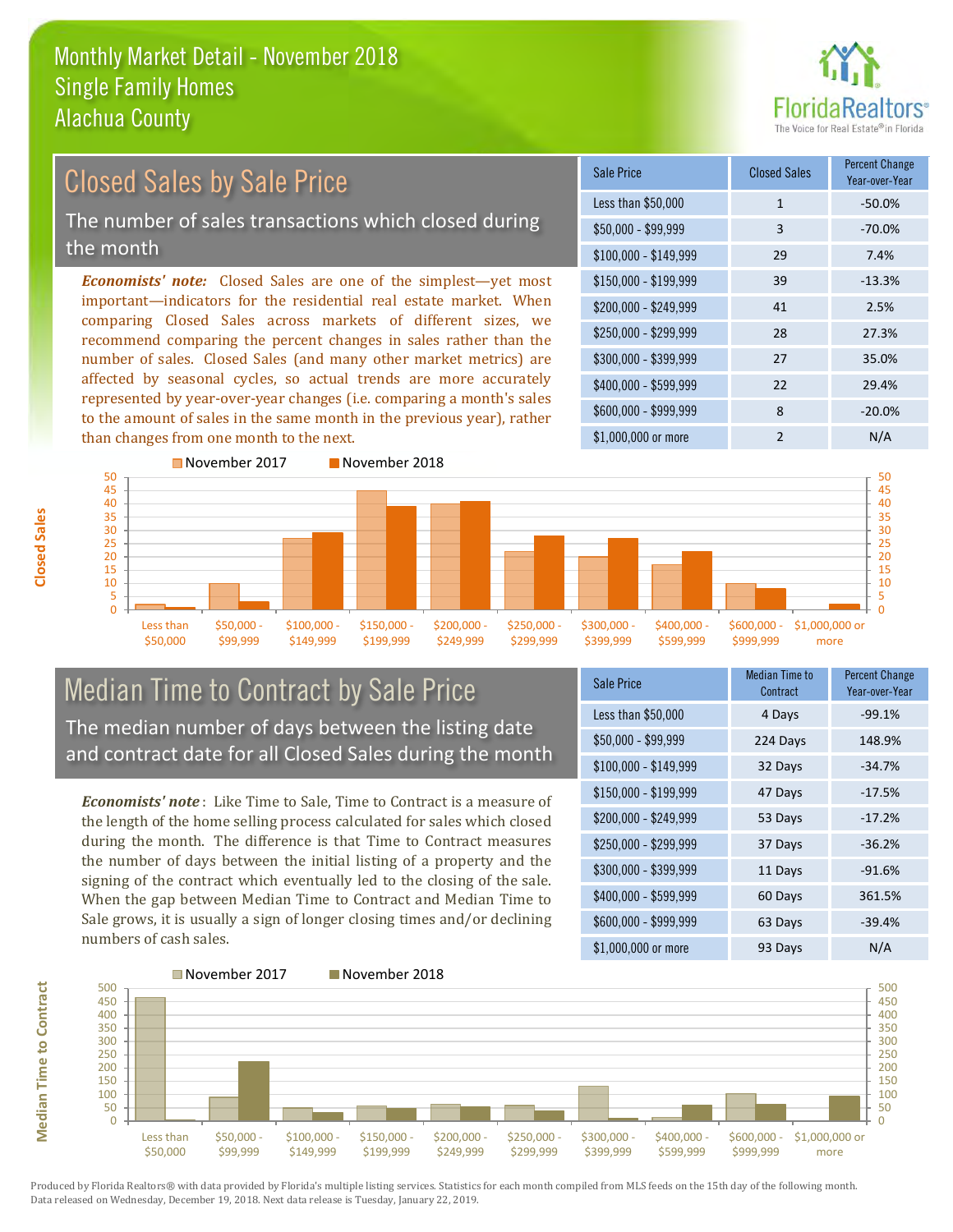

# New Listings by Initial Listing Price

The number of properties put onto the market during the month

*Economists' note:* New Listings tend to rise in delayed response to increasing prices, so they are often seen as a lagging indicator of market health. As prices rise, potential sellers raise their estimations of value—and in the most recent cycle, rising prices have freed up many potential sellers who were previously underwater on their mortgages. Note that in our calculations, we take care to not include properties that were recently taken off the market and quickly relisted, since these are not really *new* listings.





### Inventory by Current Listing Price The number of property listings active at the end of the month

*Economists' note* : There are a number of ways to define and calculate Inventory. Our method is to simply count the number of active listings on the last day of the month, and hold this number to compare with the same month the following year. Inventory rises when New Listings are outpacing the number of listings that go off-market (regardless of whether they actually sell). Likewise, it falls when New Listings aren't keeping up with the rate at which homes are going off-market.

**Inventory**

**New Listings**

| <b>Current Listing Price</b> | Inventory | <b>Percent Change</b><br>Year-over-Year |
|------------------------------|-----------|-----------------------------------------|
| Less than \$50,000           | 10        | 42.9%                                   |
| \$50,000 - \$99,999          | 34        | $-20.9%$                                |
| $$100,000 - $149,999$        | 64        | $-16.9%$                                |
| $$150,000 - $199,999$        | 119       | 3.5%                                    |
| \$200,000 - \$249,999        | 137       | 8.7%                                    |
| \$250,000 - \$299,999        | 126       | 23.5%                                   |
| \$300,000 - \$399,999        | 148       | 15.6%                                   |
| \$400,000 - \$599,999        | 112       | $-1.8%$                                 |
| \$600,000 - \$999,999        | 60        | $-4.8%$                                 |
| \$1,000,000 or more          | 27        | 17.4%                                   |

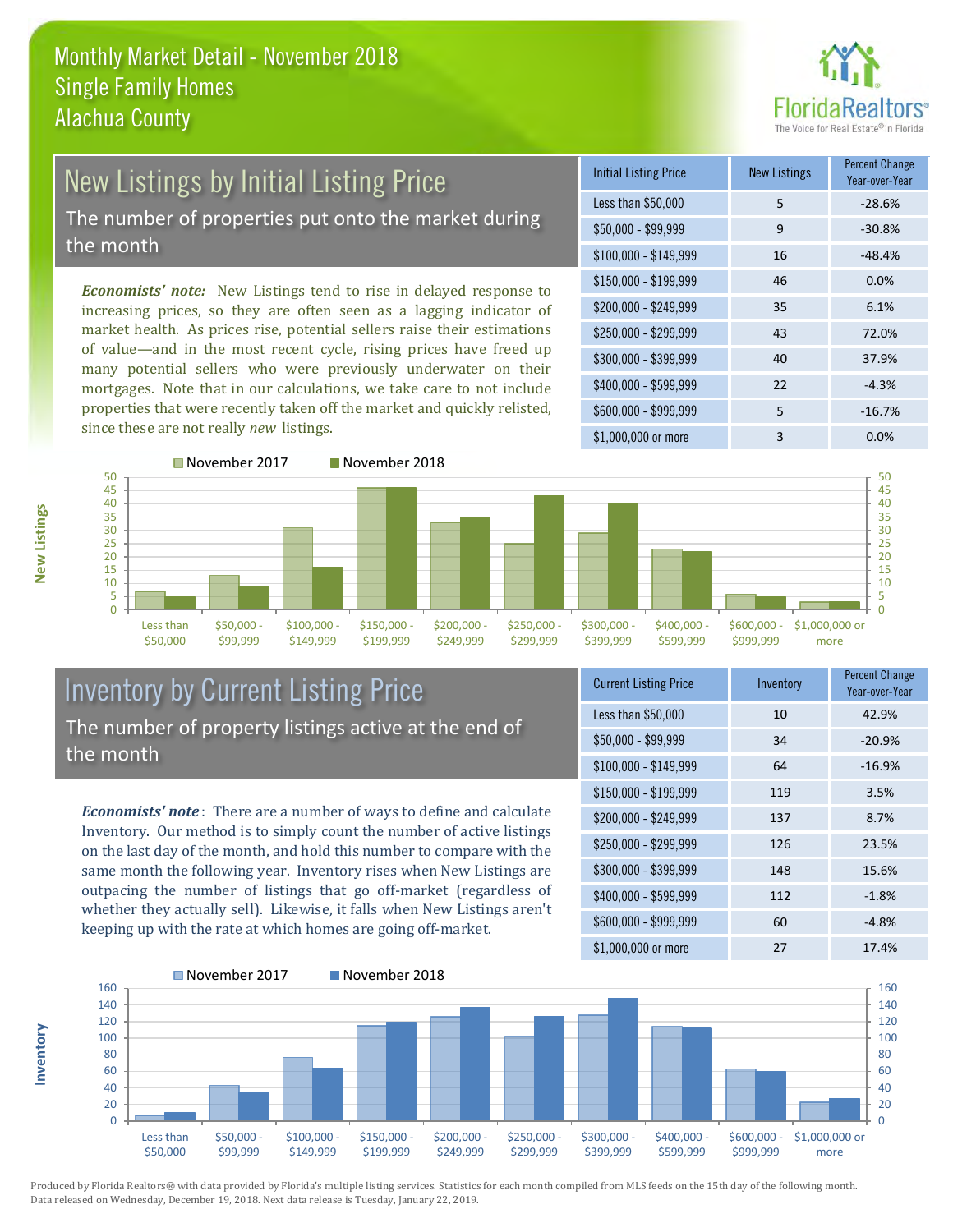### Monthly Distressed Market - November 2018 Alachua County Single Family Homes



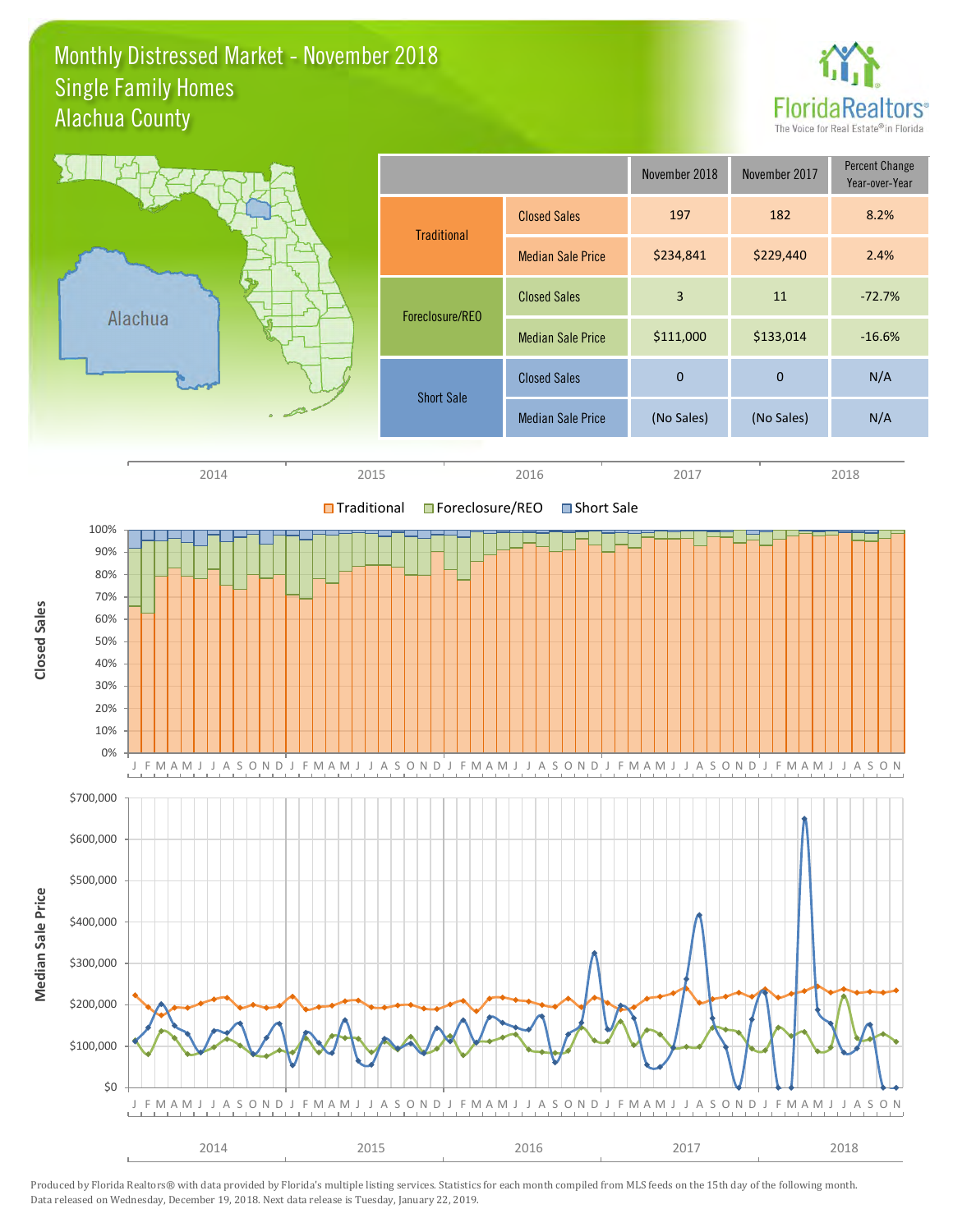### Monthly Market Detail - November 2018 Alachua County Townhouses and Condos





**Closed Sales**

**Closed Sales** 

| <b>Summary Statistics</b>                                       | November 2018 | November 2017 | <b>Percent Change</b><br>Year-over-Year |
|-----------------------------------------------------------------|---------------|---------------|-----------------------------------------|
| <b>Closed Sales</b>                                             | 47            | 57            | $-17.5%$                                |
| Paid in Cash                                                    | 28            | 34            | $-17.6%$                                |
| <b>Median Sale Price</b>                                        | \$129,000     | \$118,000     | 9.3%                                    |
| <b>Average Sale Price</b>                                       | \$128,768     | \$122,027     | 5.5%                                    |
| <b>Dollar Volume</b>                                            | \$6.1 Million | \$7.0 Million | $-13.0%$                                |
| <b>Median Percent of Original</b><br><b>List Price Received</b> | 95.8%         | 95.9%         | $-0.1%$                                 |
| <b>Median Time to Contract</b>                                  | 48 Days       | 41 Days       | 17.1%                                   |
| <b>Median Time to Sale</b>                                      | 66 Days       | 69 Days       | $-4.3%$                                 |
| <b>New Pending Sales</b>                                        | 64            | 71            | $-9.9%$                                 |
| <b>New Listings</b>                                             | 66            | 45            | 46.7%                                   |
| <b>Pending Inventory</b>                                        | 56            | 70            | $-20.0%$                                |
| Inventory (Active Listings)                                     | 151           | 120           | 25.8%                                   |
| Months Supply of Inventory                                      | 2.0           | 1.8           | 11.1%                                   |

| <b>Closed Sales</b>                                                    | <b>Month</b>      | <b>Closed Sales</b> | <b>Percent Change</b><br>Year-over-Year |
|------------------------------------------------------------------------|-------------------|---------------------|-----------------------------------------|
|                                                                        | Year-to-Date      | 847                 | 9.0%                                    |
| The number of sales transactions which closed during                   | November 2018     | 47                  | $-17.5%$                                |
| the month                                                              | October 2018      | 58                  | 13.7%                                   |
|                                                                        | September 2018    | 50                  | 13.6%                                   |
| <b>Economists' note:</b> Closed Sales are one of the simplest—yet most | August 2018       | 77                  | $-9.4%$                                 |
| important-indicators for the residential real estate market. When      | <b>July 2018</b>  | 117                 | 34.5%                                   |
| comparing Closed Sales across markets of different sizes, we           | <b>June 2018</b>  | 111                 | 2.8%                                    |
| recommend comparing the percent changes in sales rather than the       | May 2018          | 107                 | 11.5%                                   |
|                                                                        | <b>April 2018</b> | 88                  | 17.3%                                   |
| number of sales. Closed Sales (and many other market metrics) are      | <b>March 2018</b> | 81                  | 8.0%                                    |
| affected by seasonal cycles, so actual trends are more accurately      | February 2018     | 58                  | 3.6%                                    |
| represented by year-over-year changes (i.e. comparing a month's sales  | January 2018      | 53                  | 23.3%                                   |
| to the amount of sales in the same month in the previous year), rather | December 2017     | 49                  | 16.7%                                   |
| than changes from one month to the next.                               | November 2017     | 57                  | 11.8%                                   |

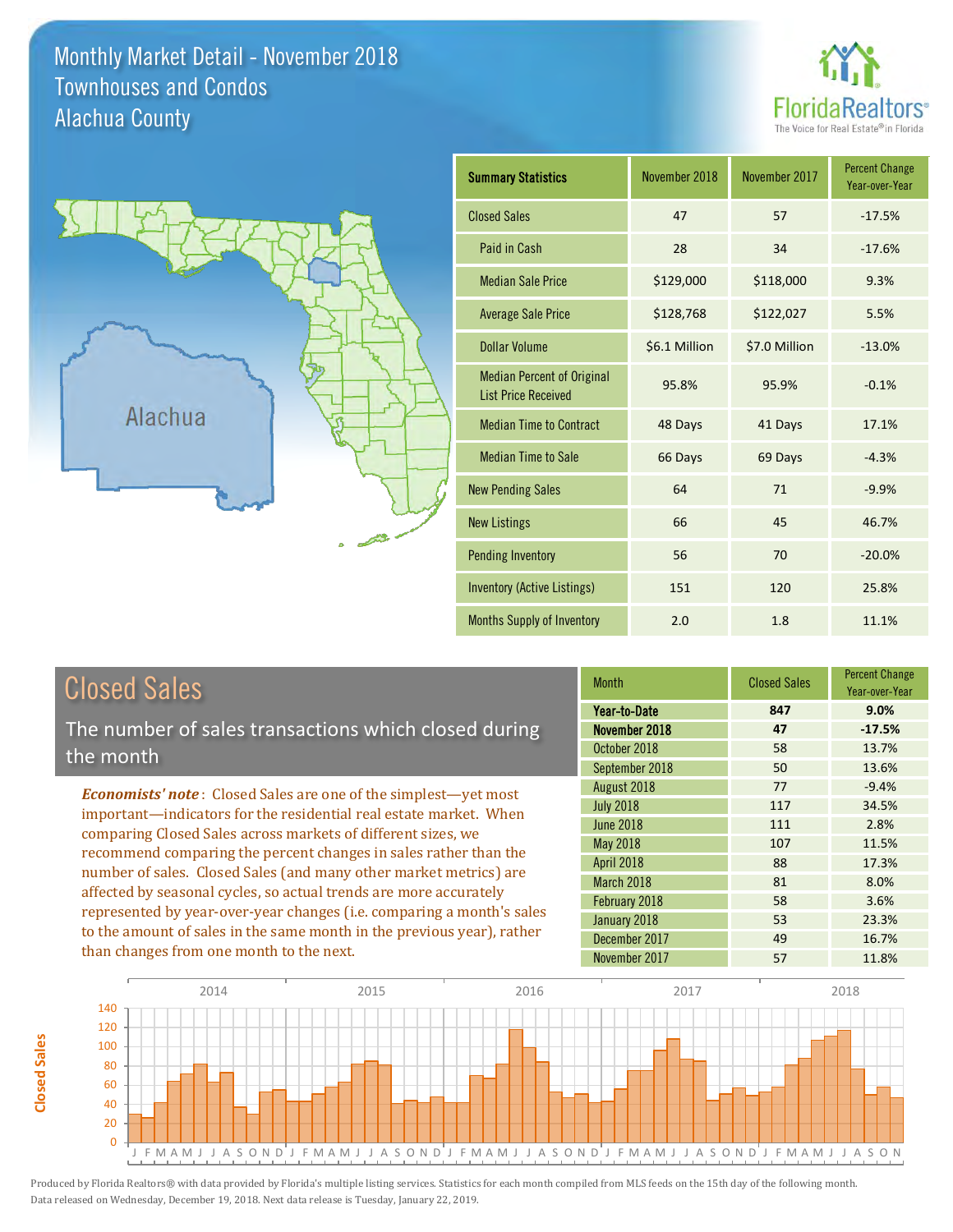

#### \$100,000 - \$149,999 17 -34.6% Sale Price Closed Sales Percent Change Year-over-Year Less than \$50,000 2 -66.7% \$50,000 - \$99,999 14 7.7%  $$150,000 - $199,999$  9 80.0% \$200,000 - \$249,999 3 -25.0% *Economists' note:* Closed Sales are one of the simplest—yet most important—indicators for the residential real estate market. When comparing Closed Sales across markets of different sizes, we recommend comparing the percent changes in sales rather than the number of sales. Closed Sales (and many other market metrics) are  $$250,000 - $299,999$  2 -33.3%  $$300,000 - $399,999$  0 N/A Closed Sales by Sale Price The number of sales transactions which closed during the month

affected by seasonal cycles, so actual trends are more accurately represented by year-over-year changes (i.e. comparing a month's sales to the amount of sales in the same month in the previous year), rather than changes from one month to the next.





### Median Time to Contract by Sale Price The median number of days between the listing date and contract date for all Closed Sales during the month

*Economists' note* : Like Time to Sale, Time to Contract is a measure of the length of the home selling process calculated for sales which closed during the month. The difference is that Time to Contract measures the number of days between the initial listing of a property and the signing of the contract which eventually led to the closing of the sale. When the gap between Median Time to Contract and Median Time to Sale grows, it is usually a sign of longer closing times and/or declining numbers of cash sales.

| <b>Sale Price</b>     | <b>Median Time to</b><br>Contract | <b>Percent Change</b><br>Year-over-Year |
|-----------------------|-----------------------------------|-----------------------------------------|
| Less than \$50,000    | 51 Days                           | 96.2%                                   |
| $$50,000 - $99,999$   | 62 Days                           | 14.8%                                   |
| $$100,000 - $149,999$ | 46 Days                           | $-23.3%$                                |
| $$150,000 - $199,999$ | 111 Days                          | 200.0%                                  |
| \$200,000 - \$249,999 | 126 Days                          | 869.2%                                  |
| \$250,000 - \$299,999 | 20 Days                           | 300.0%                                  |
| \$300,000 - \$399,999 | (No Sales)                        | N/A                                     |
| \$400,000 - \$599,999 | (No Sales)                        | N/A                                     |
| \$600,000 - \$999,999 | (No Sales)                        | N/A                                     |
| \$1,000,000 or more   | (No Sales)                        | N/A                                     |



Produced by Florida Realtors® with data provided by Florida's multiple listing services. Statistics for each month compiled from MLS feeds on the 15th day of the following month. Data released on Wednesday, December 19, 2018. Next data release is Tuesday, January 22, 2019.

**Median Time to Contract**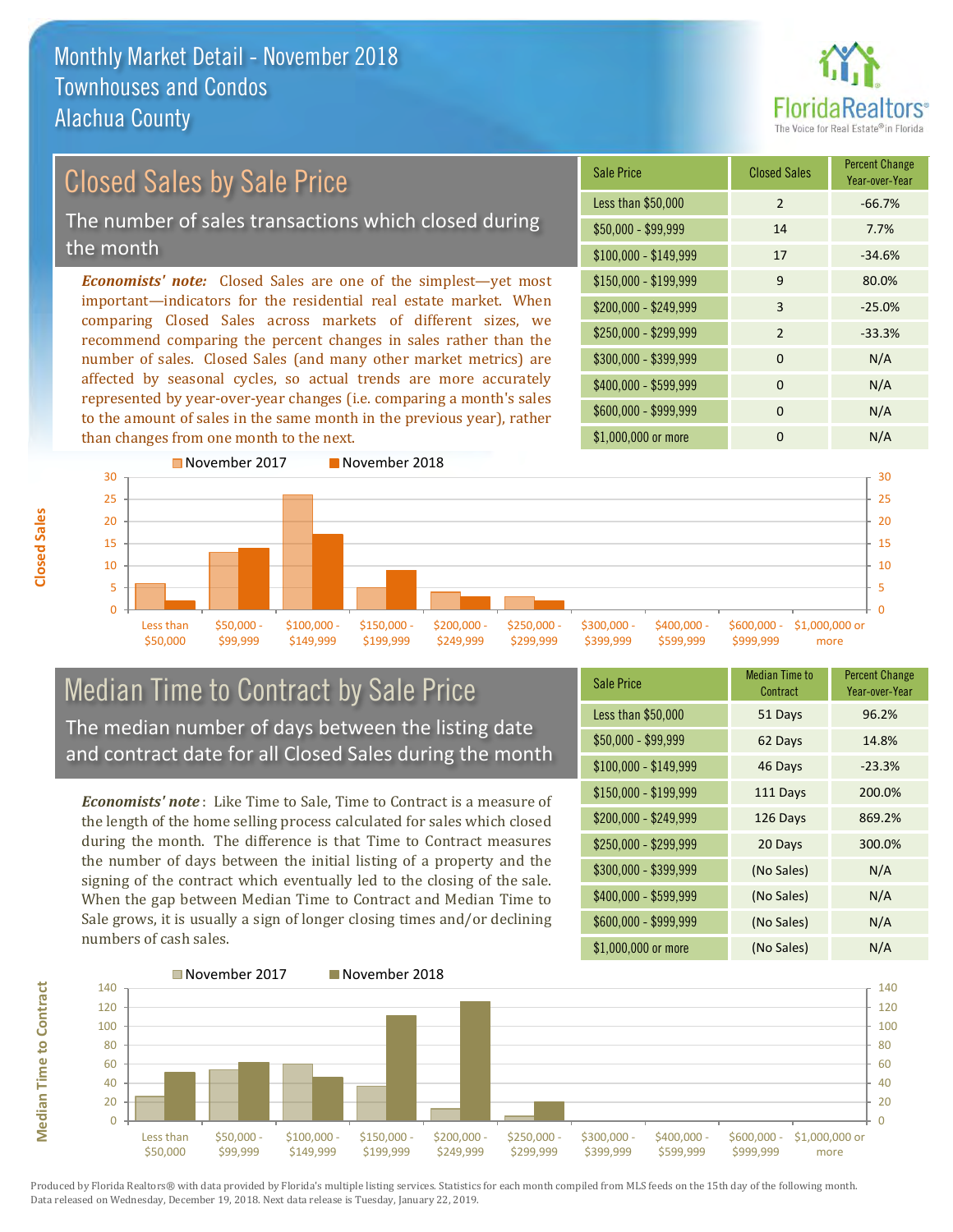

### New Listings by Initial Listing Price

The number of properties put onto the market during the month

*Economists' note:* New Listings tend to rise in delayed response to increasing prices, so they are often seen as a lagging indicator of market health. As prices rise, potential sellers raise their estimations of value—and in the most recent cycle, rising prices have freed up many potential sellers who were previously underwater on their mortgages. Note that in our calculations, we take care to not include properties that were recently taken off the market and quickly relisted, since these are not really *new* listings.





### Inventory by Current Listing Price The number of property listings active at the end of the month

*Economists' note* : There are a number of ways to define and calculate Inventory. Our method is to simply count the number of active listings on the last day of the month, and hold this number to compare with the same month the following year. Inventory rises when New Listings are outpacing the number of listings that go off-market (regardless of whether they actually sell). Likewise, it falls when New Listings aren't keeping up with the rate at which homes are going off-market.

**Inventory**

**New Listings**

| <b>Current Listing Price</b> | Inventory    | <b>Percent Change</b><br>Year-over-Year |
|------------------------------|--------------|-----------------------------------------|
| Less than \$50,000           | 7            | $-12.5%$                                |
| $$50,000 - $99,999$          | 51           | 34.2%                                   |
| $$100,000 - $149,999$        | 47           | 46.9%                                   |
| $$150,000 - $199,999$        | 17           | $-10.5%$                                |
| \$200,000 - \$249,999        | 14           | $-6.7%$                                 |
| \$250,000 - \$299,999        | 9            | 50.0%                                   |
| \$300,000 - \$399,999        | $\mathbf{1}$ | 0.0%                                    |
| \$400,000 - \$599,999        | 5            | 400.0%                                  |
| \$600,000 - \$999,999        | $\mathbf 0$  | N/A                                     |
| \$1,000,000 or more          | 0            | N/A                                     |

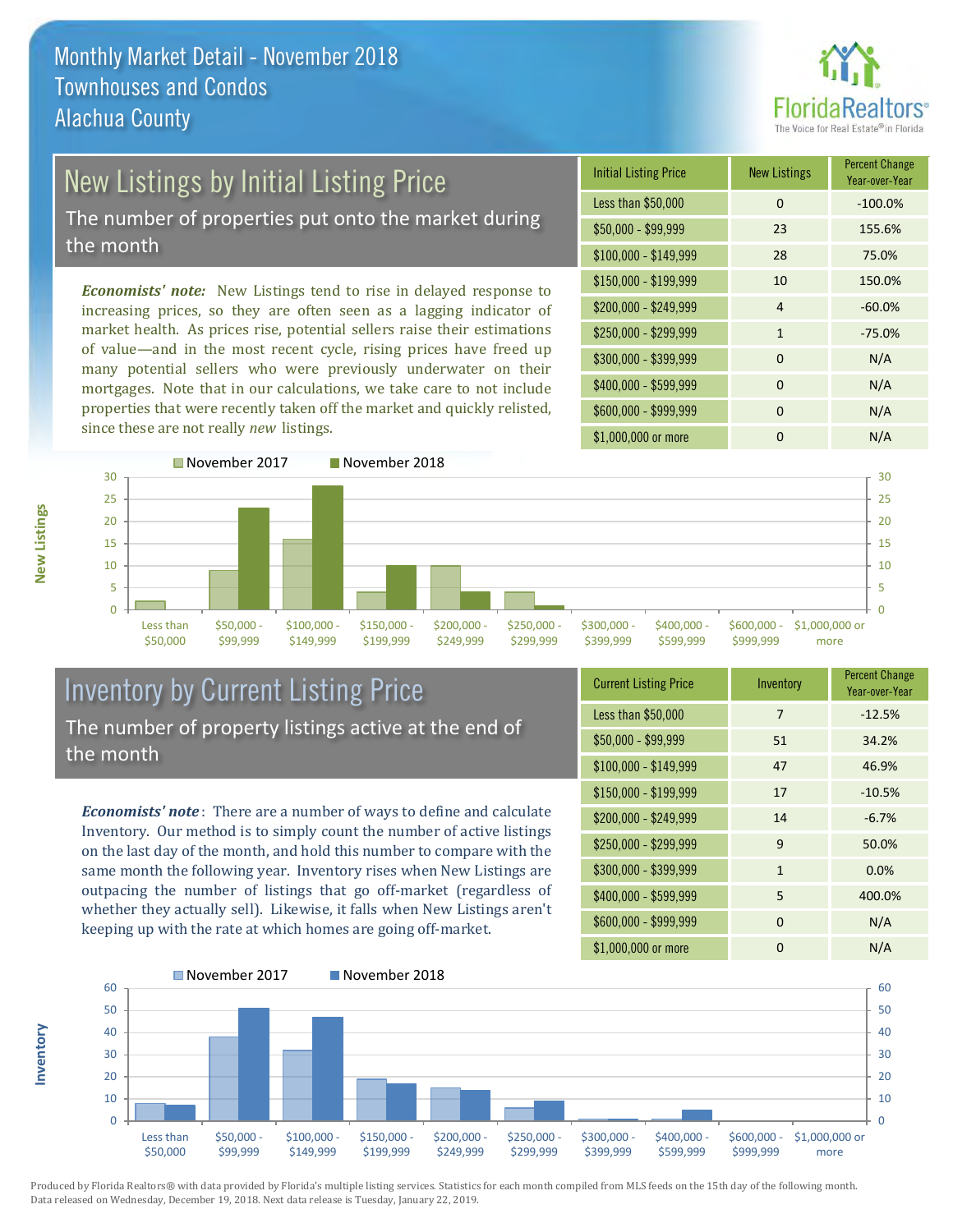### Monthly Distressed Market - November 2018 Alachua County Townhouses and Condos



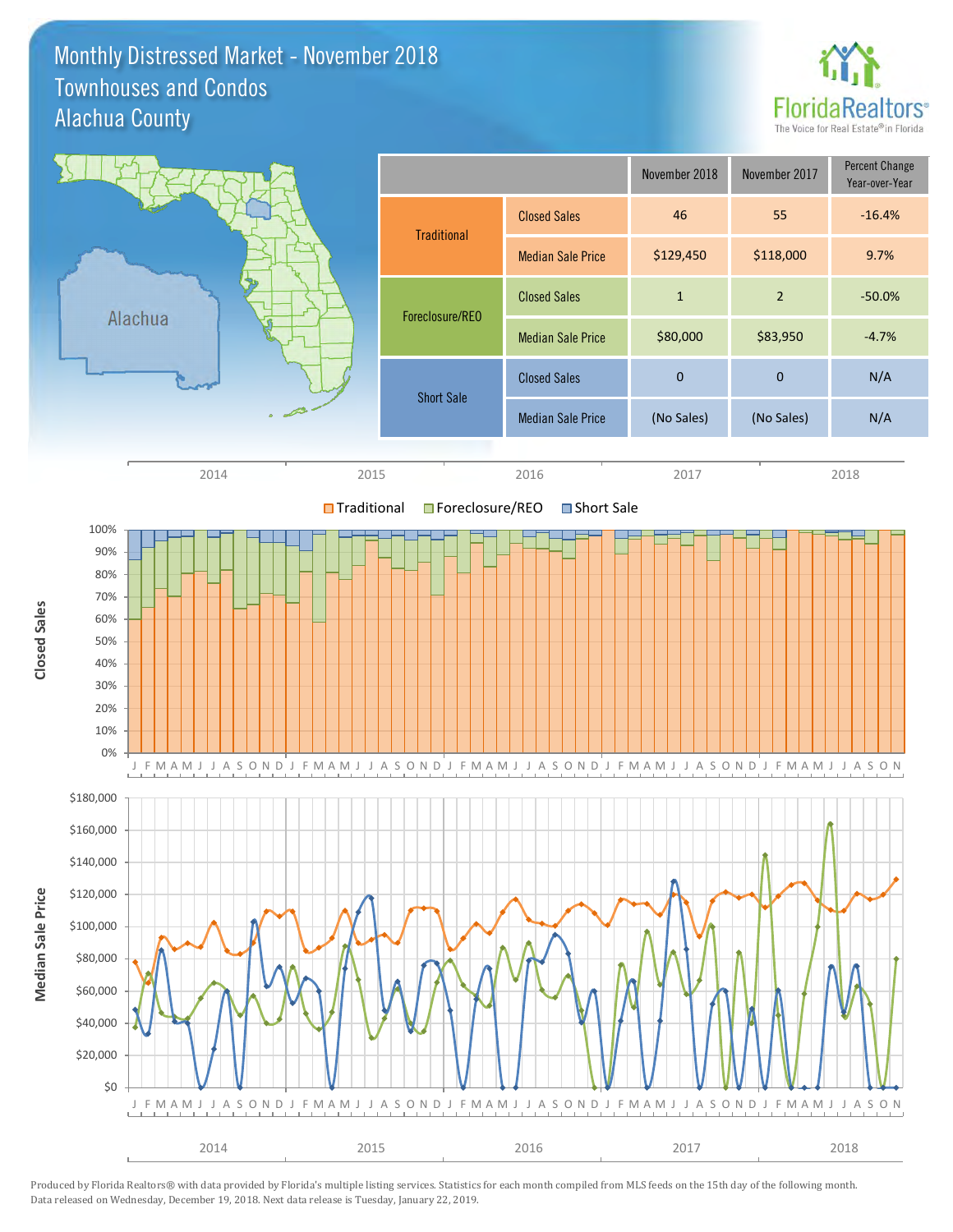#### Monthly Market Detail - November 2018 Alachua County Manufactured Homes





| <b>Summary Statistics</b>                                       | November 2018 | November 2017 | <b>Percent Change</b><br>Year-over-Year |
|-----------------------------------------------------------------|---------------|---------------|-----------------------------------------|
| <b>Closed Sales</b>                                             | 9             | 10            | $-10.0%$                                |
| Paid in Cash                                                    | 6             | 10            | $-40.0%$                                |
| <b>Median Sale Price</b>                                        | \$112,222     | \$62,750      | 78.8%                                   |
| <b>Average Sale Price</b>                                       | \$94,482      | \$74,316      | 27.1%                                   |
| <b>Dollar Volume</b>                                            | \$850,338     | \$743,160     | 14.4%                                   |
| <b>Median Percent of Original</b><br><b>List Price Received</b> | 100.0%        | 100.0%        | 0.0%                                    |
| <b>Median Time to Contract</b>                                  | 29 Days       | 40 Days       | $-27.5%$                                |
| <b>Median Time to Sale</b>                                      | 71 Days       | 66 Days       | 7.6%                                    |
| <b>New Pending Sales</b>                                        | 9             | 15            | $-40.0%$                                |
| <b>New Listings</b>                                             | 14            | 16            | $-12.5%$                                |
| Pending Inventory                                               | 24            | 16            | 50.0%                                   |
| Inventory (Active Listings)                                     | 52            | 33            | 57.6%                                   |
| Months Supply of Inventory                                      | 5.8           | 2.9           | 100.0%                                  |

### Closed Sales

**Closed Sales**

**Closed Sales** 

The number of sales transactions which closed during the month

*Economists' note* : Closed Sales are one of the simplest—yet most important—indicators for the residential real estate market. When comparing Closed Sales across markets of different sizes, we recommend comparing the percent changes in sales rather than the number of sales. Closed Sales (and many other market metrics) are affected by seasonal cycles, so actual trends are more accurately represented by year-over-year changes (i.e. comparing a month's sales to the amount of sales in the same month in the previous year), rather than changes from one month to the next.

| <b>Month</b>     | <b>Closed Sales</b> | Percent Change<br>Year-over-Year |
|------------------|---------------------|----------------------------------|
| Year-to-Date     | 97                  | $-19.8%$                         |
| November 2018    | 9                   | $-10.0%$                         |
| October 2018     | 8                   | $-27.3%$                         |
| September 2018   | 5                   | 0.0%                             |
| August 2018      | 13                  | 0.0%                             |
| <b>July 2018</b> | 11                  | 10.0%                            |
| <b>June 2018</b> | 12                  | $-40.0%$                         |
| May 2018         | 14                  | 0.0%                             |
| April 2018       | $\overline{7}$      | $-46.2%$                         |
| March 2018       | 10                  | 11.1%                            |
| February 2018    | $\overline{2}$      | $-71.4%$                         |
| January 2018     | 6                   | $-33.3%$                         |
| December 2017    | 10                  | $-33.3%$                         |
| November 2017    | 10                  | $-9.1%$                          |

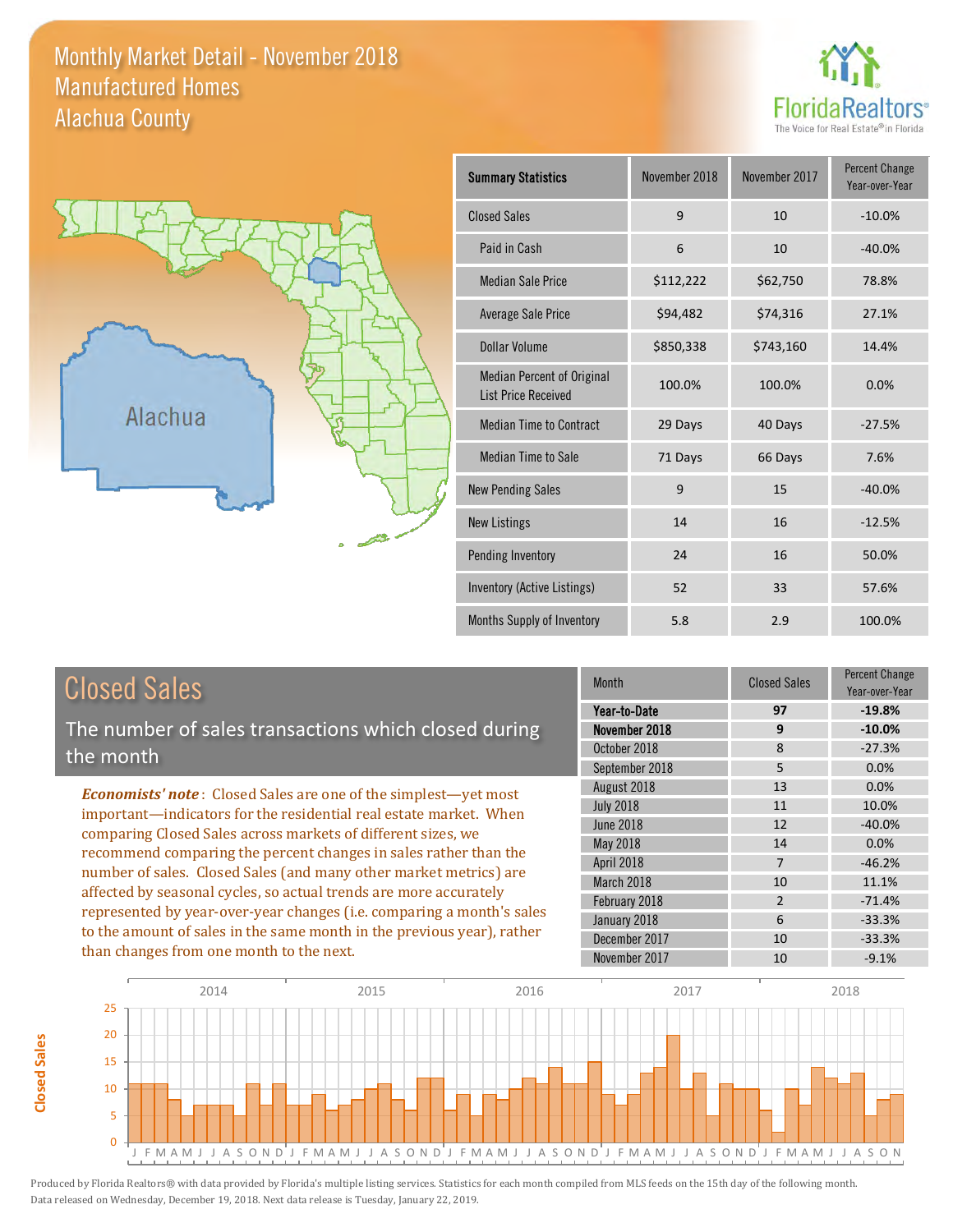

## Closed Sales by Sale Price

The number of sales transactions which closed during the month

*Economists' note:* Closed Sales are one of the simplest—yet most important—indicators for the residential real estate market. When comparing Closed Sales across markets of different sizes, we recommend comparing the percent changes in sales rather than the number of sales. Closed Sales (and many other market metrics) are affected by seasonal cycles, so actual trends are more accurately represented by year-over-year changes (i.e. comparing a month's sales to the amount of sales in the same month in the previous year), rather than changes from one month to the next.

| Sale Price            | <b>Closed Sales</b> | <b>Percent Change</b><br>Year-over-Year |
|-----------------------|---------------------|-----------------------------------------|
| Less than \$50,000    | 3                   | 50.0%                                   |
| $$50,000 - $99,999$   | $\mathbf{1}$        | $-83.3%$                                |
| $$100,000 - $149,999$ | 3                   | 200.0%                                  |
| \$150,000 - \$199,999 | $\overline{2}$      | 100.0%                                  |
| \$200,000 - \$249,999 | $\Omega$            | N/A                                     |
| \$250,000 - \$299,999 | 0                   | N/A                                     |
| \$300,000 - \$399,999 | 0                   | N/A                                     |
| \$400,000 - \$599,999 | 0                   | N/A                                     |
| \$600,000 - \$999,999 | 0                   | N/A                                     |
| \$1,000,000 or more   | n                   | N/A                                     |



### Median Time to Contract by Sale Price The median number of days between the listing date and contract date for all Closed Sales during the month

*Economists' note* : Like Time to Sale, Time to Contract is a measure of the length of the home selling process calculated for sales which closed during the month. The difference is that Time to Contract measures the number of days between the initial listing of a property and the signing of the contract which eventually led to the closing of the sale. When the gap between Median Time to Contract and Median Time to Sale grows, it is usually a sign of longer closing times and/or declining numbers of cash sales.

| Sale Price            | <b>Median Time to</b><br>Contract | <b>Percent Change</b><br>Year-over-Year |
|-----------------------|-----------------------------------|-----------------------------------------|
| Less than \$50,000    | 29 Days                           | $-78.5%$                                |
| \$50,000 - \$99,999   | 65 Days                           | 62.5%                                   |
| $$100,000 - $149,999$ | 38 Days                           | $-28.3%$                                |
| \$150,000 - \$199,999 | 17 Days                           | 325.0%                                  |
| \$200,000 - \$249,999 | (No Sales)                        | N/A                                     |
| \$250,000 - \$299,999 | (No Sales)                        | N/A                                     |
| \$300,000 - \$399,999 | (No Sales)                        | N/A                                     |
| \$400,000 - \$599,999 | (No Sales)                        | N/A                                     |
| \$600,000 - \$999,999 | (No Sales)                        | N/A                                     |
| \$1,000,000 or more   | (No Sales)                        | N/A                                     |



Produced by Florida Realtors® with data provided by Florida's multiple listing services. Statistics for each month compiled from MLS feeds on the 15th day of the following month. Data released on Wednesday, December 19, 2018. Next data release is Tuesday, January 22, 2019.

**Median Time to Contract**

**Median Time to Contract**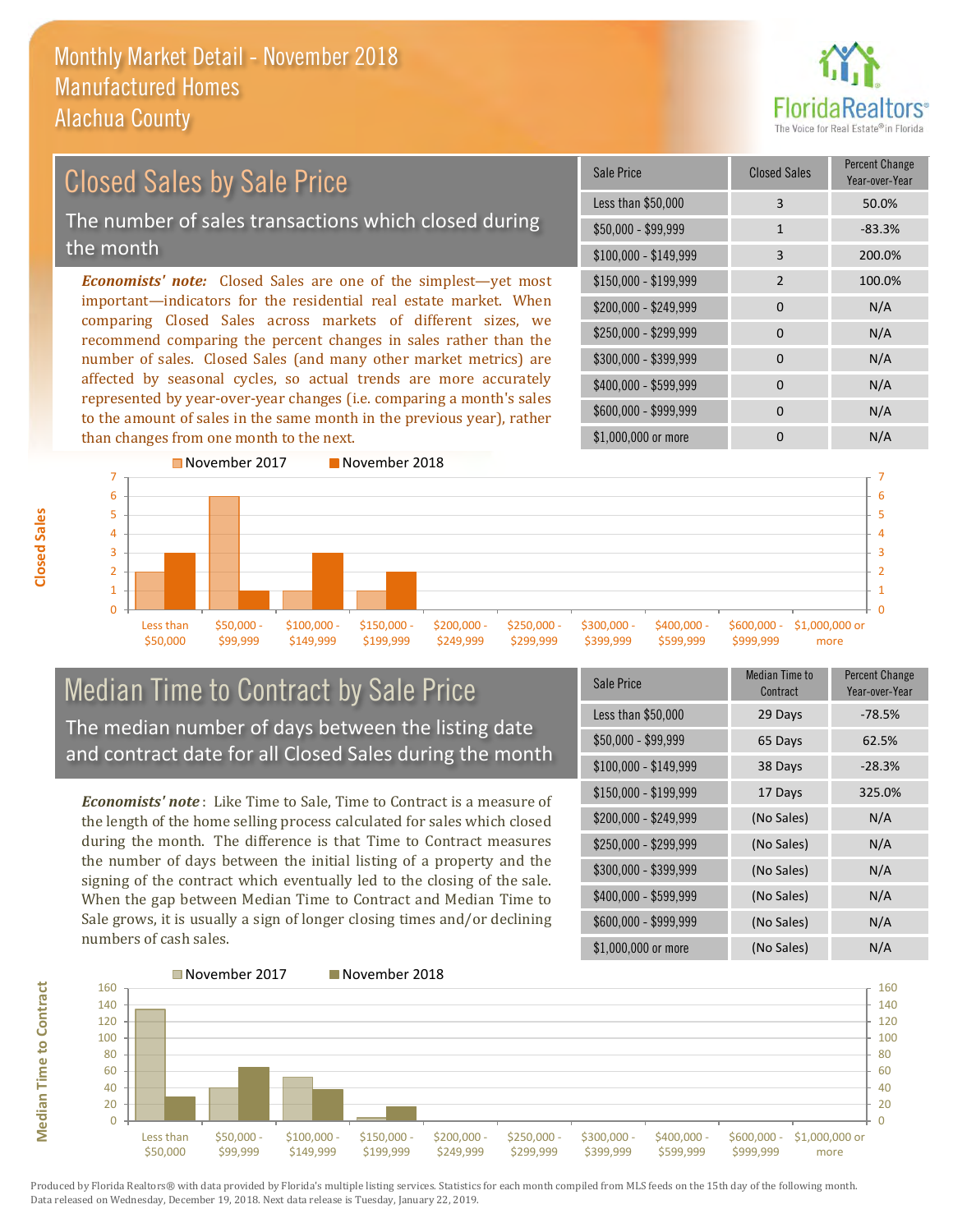

# New Listings by Initial Listing Price

The number of properties put onto the market during the month

*Economists' note:* New Listings tend to rise in delayed response to increasing prices, so they are often seen as a lagging indicator of market health. As prices rise, potential sellers raise their estimations of value—and in the most recent cycle, rising prices have freed up many potential sellers who were previously underwater on their mortgages. Note that in our calculations, we take care to not include properties that were recently taken off the market and quickly relisted, since these are not really *new* listings.

| <b>Initial Listing Price</b> | <b>New Listings</b> | <b>Percent Change</b><br>Year-over-Year |
|------------------------------|---------------------|-----------------------------------------|
| Less than \$50,000           | $\Omega$            | $-100.0%$                               |
| $$50,000 - $99,999$          | 5                   | 0.0%                                    |
| $$100,000 - $149,999$        | 6                   | 100.0%                                  |
| $$150,000 - $199,999$        | 3                   | 50.0%                                   |
| \$200,000 - \$249,999        | $\Omega$            | $-100.0%$                               |
| \$250,000 - \$299,999        | 0                   | N/A                                     |
| \$300,000 - \$399,999        | $\Omega$            | N/A                                     |
| \$400,000 - \$599,999        | $\Omega$            | N/A                                     |
| \$600,000 - \$999,999        | <sup>0</sup>        | N/A                                     |
| \$1,000,000 or more          |                     | N/A                                     |



### Inventory by Current Listing Price The number of property listings active at the end of the month

*Economists' note* : There are a number of ways to define and calculate Inventory. Our method is to simply count the number of active listings on the last day of the month, and hold this number to compare with the same month the following year. Inventory rises when New Listings are outpacing the number of listings that go off-market (regardless of whether they actually sell). Likewise, it falls when New Listings aren't keeping up with the rate at which homes are going off-market.

| <b>Current Listing Price</b> | Inventory      | Percent Change<br>Year-over-Year |
|------------------------------|----------------|----------------------------------|
| Less than \$50,000           | 1              | $-66.7%$                         |
| $$50,000 - $99,999$          | 23             | 53.3%                            |
| $$100,000 - $149,999$        | 13             | 30.0%                            |
| $$150,000 - $199,999$        | 10             | 233.3%                           |
| \$200,000 - \$249,999        | $\overline{2}$ | 0.0%                             |
| \$250,000 - \$299,999        | $\overline{2}$ | N/A                              |
| \$300,000 - \$399,999        | $\mathbf{1}$   | N/A                              |
| \$400,000 - \$599,999        | 0              | N/A                              |
| \$600,000 - \$999,999        | 0              | N/A                              |
| \$1,000,000 or more          | 0              | N/A                              |



Produced by Florida Realtors® with data provided by Florida's multiple listing services. Statistics for each month compiled from MLS feeds on the 15th day of the following month. Data released on Wednesday, December 19, 2018. Next data release is Tuesday, January 22, 2019.

**Inventory**